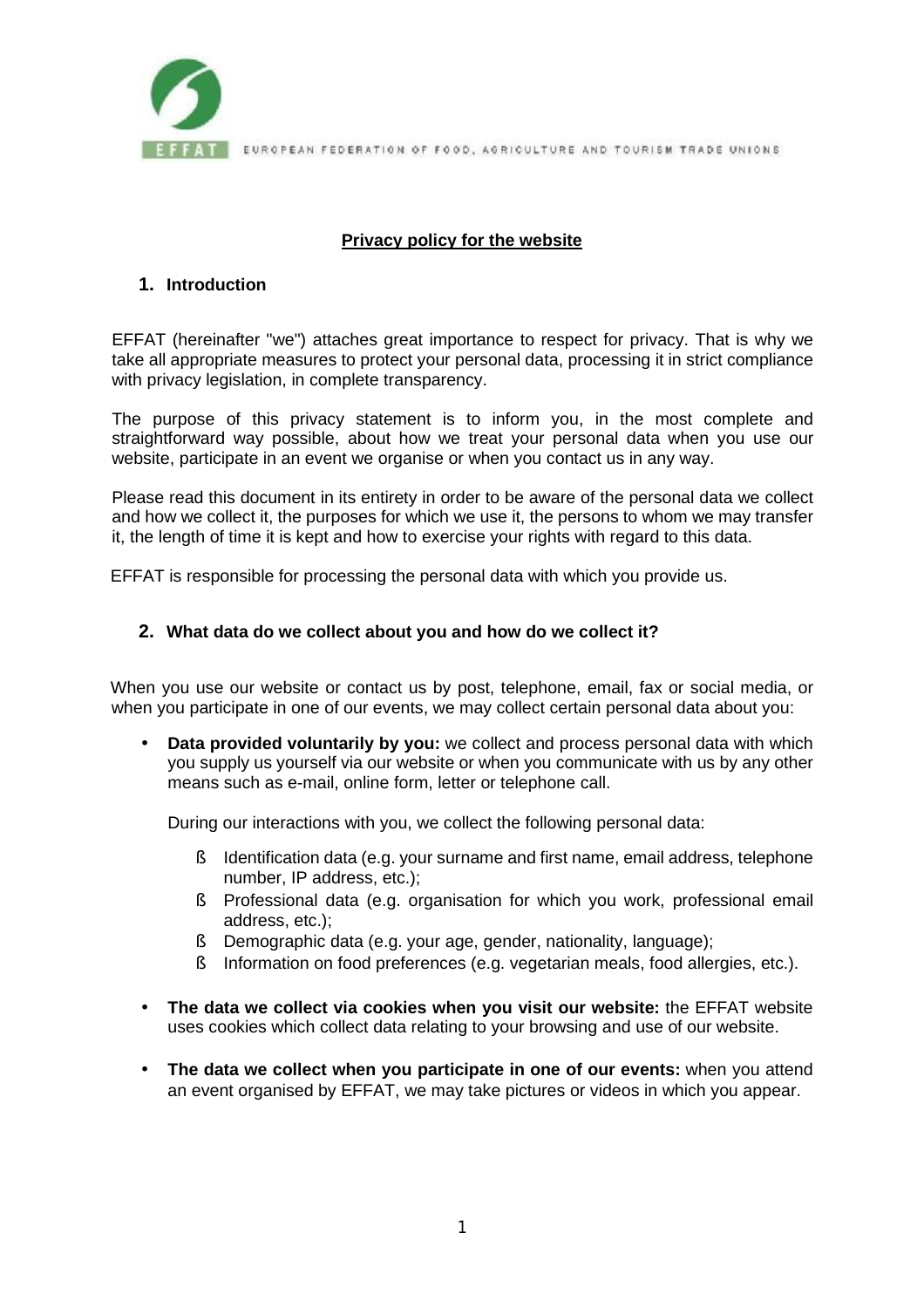

**FFAT** EUROPEAN FEDERATION OF FOOD, AGRICULTURE AND TOURISM TRADE UNIONS

### **3. Why and on what legal basis do we process your personal data?**

We use your data for various purposes, which we detail below. For each processing operation, only data relevant to the purpose in question shall be processed. We collect your data for the following purposes:

- **Processing your request**: when you send us a request and share your details with us for this purpose, we use your data to respond. In accordance with data protection, we have a legitimate interest in contacting you.
- **Sending newsletters**: when you subscribe to EFFAT newsletters, you give us your consent to collect certain data – your surname, first name and email address – in order to send you those newsletters. If you no longer wish to receive our newsletters, you can withdraw your consent at any time via the link integrated directly into the newsletter.
- **Event management:** when you register for and participate in one of the events we organise, we process some of your personal data based on our legitimate interest in managing/organising our events. More precisely, we process your data in this context to**:** 
	- § Manage and account for participants at our events.
	- § Contact you in relation to the event you are attending.
	- § Perform statistical analysis on participants at our events.
	- § Provide you with a meal that suits your food preferences.
	- § Take photos and videos in which you may appear in the background to promote the event and future editions, and publish them on our website, intranet and social media. You have the right to request the removal of these photos. You can do this by sending an e-mail to  $effat@effat.org$  with your surname, first name and the title of the event in question, as well as a clear description of the photo or video you wish to be removed.

# **4. With whom do we share your personal data?**

Your personal data is only used for purposes strictly limited to EFFAT's services, we store your data within our organisation, and we do not share it with third parties for commercial purposes.

# **5. How long do we keep your personal data?**

We keep your data for no longer than the legal limitation period and in accordance with any other retention period that may be required by law. If the law does not prescribe a specific retention period, we determine the period on the basis of the purpose for which the data was collected. We do not keep your data longer than necessary to accomplish this function. Finally, since your data is collected on the basis of your consent, we will stop using it should you withdraw your consent.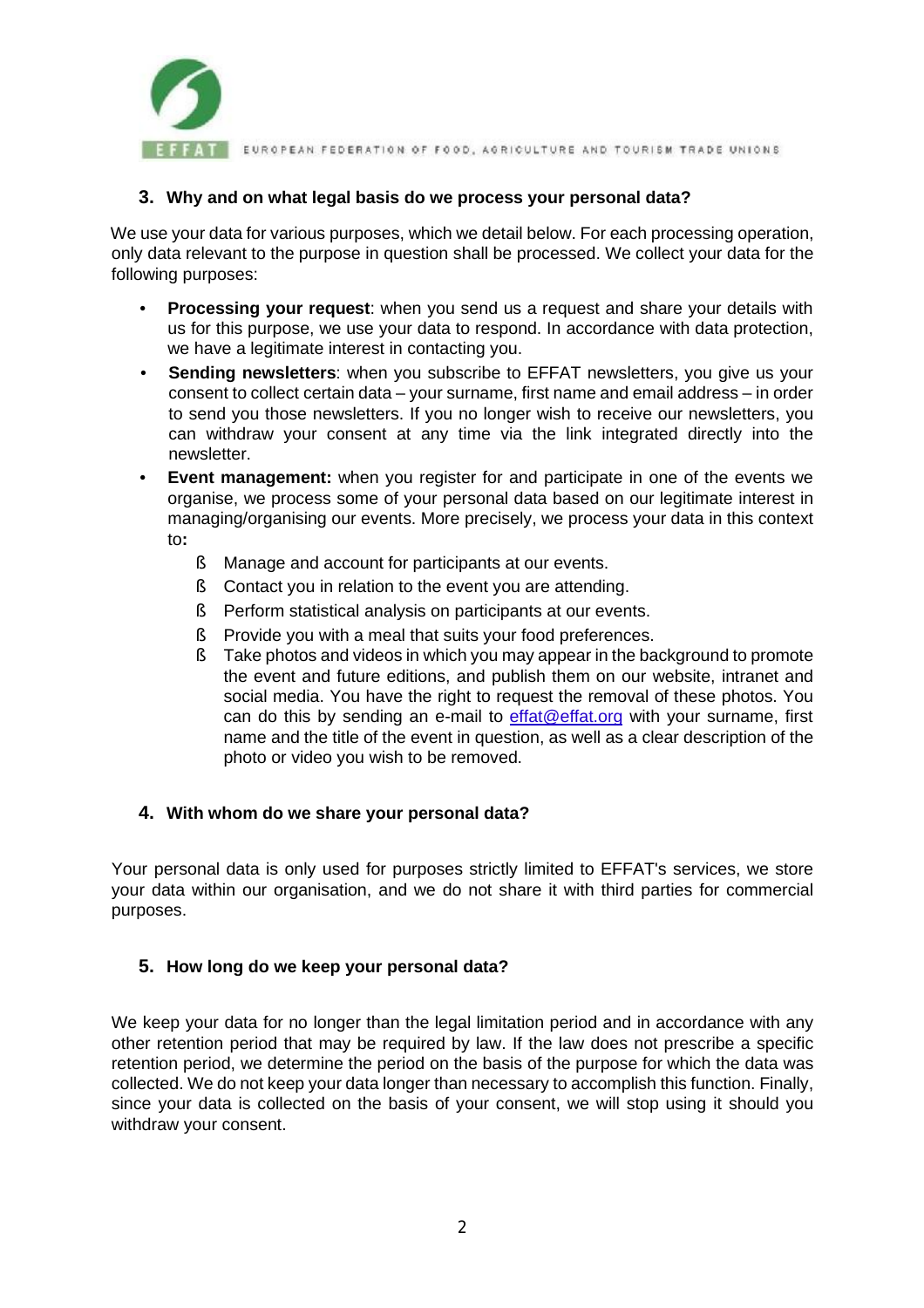

FEAT EUROPEAN FEDERATION OF FOOD, AGRICULTURE AND TOURISM TRADE UNIONS

## **6. How do we protect your personal data?**

We are committed to maintaining the confidentiality and security of your personal data. To this end, we have put in place appropriate security measures to prevent unauthorised access, loss, destruction, misuse, alteration or disclosure of your data. For example:

- We have chosen and developed good quality computer applications, configured to protect your personal data;
- We use generally accepted technical measures that adequately protect personal data in our systems;
- We ensure that your data is not accessible to unauthorised persons;
- We carry out periodic back-ups and store your data on secure servers.

# **7. What are your rights and how can you exercise them?**

In accordance with data protection legislation, you have, under certain well-defined conditions, different rights with regard to your personal data:

- **Right of access**: you have the right to obtain information about the processing of your personal data, to access it and to receive a copy;
- **Right of rectification**: if you notice that your data is inaccurate or incomplete, you have the right to ask us to rectify it;
- **Right to erase** ("right to forget"): in certain circumstances, you have the right to ask us to delete your data;
- **Right to limit processing**: in some cases, you may request a limitation on the processing of your data, in which case your data will no longer be processed (but will be kept);
- **Right to opt out**: although our processing of your data will be in accordance with legitimate professional interest, you have the right to request on special, personal grounds that we do not proceed. However, please be aware that, under these circumstances, we may present you with legitimate justification for processing your data, whereupon we will continue to do so;
- **Right to data portability**: the data with which you have provided us can, upon request, be delivered to you, or directly by us to another controller, in a structured and interoperable format, provided that this is technically possible.

These rights are free of charge and can be exercised at any time.

If you wish to exercise your rights, please contact us at the following email address: [effat@effat.org](mailto:effat@effat.org)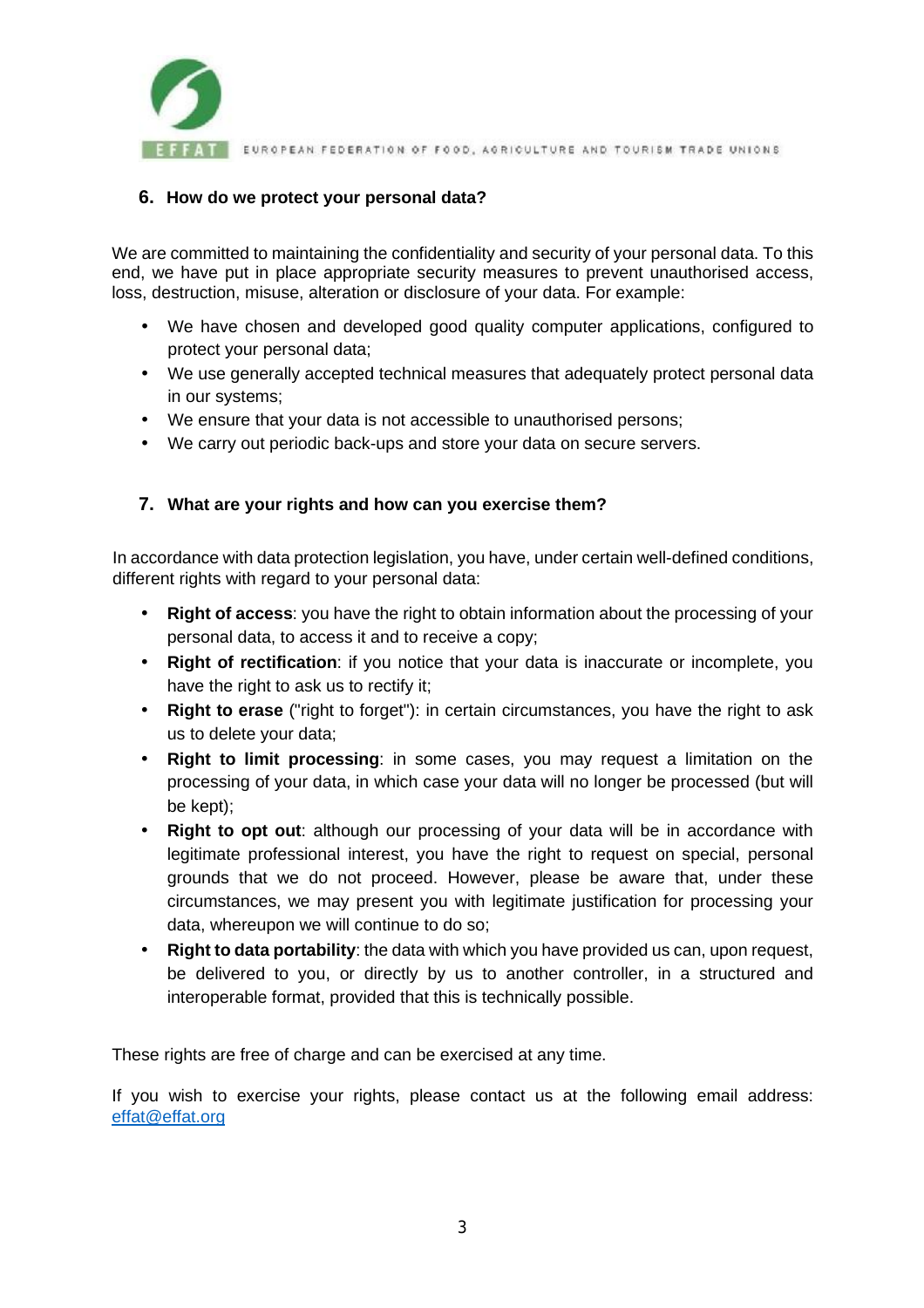

**FAT EUROPEAN FEDERATION OF FOOD, AGRICULTURE AND TOURISM TRADE UNIONS** 

You have the right to contact the Data Protection Authority in the event of complaints about the processing of your personal data, or when you are convinced that such processing is in breach of the law. We encourage you to contact us first to find a solution.

### **8. How do we use cookies on our website?**

When you use our website, cookies will be placed on your computer. A cookie is a small file sent by our server to the hard drive of your computer, tablet or smartphone that identifies your browser and collects certain personal data (including your IP address and geolocation).

Our website uses cookies for functional and analytical purposes, namely:

- Strictly necessary cookies: these are 'session cookies' that are necessary for the proper functioning of our website because they allow the user to browse our website, use its features and access secure areas with full functionality. If these cookies are disabled, your use of our website will not be optimal;
- Preferred cookies: these cookies are used to customize the site according to your personal preferences, for example by retaining for your next visit your choice of language in order to make your use of the site as easy as possible.

If you so wish, you can disable the use of cookies in your browser. However, if you do, our website will not function as smoothly for you.

### **9. Our presence on social networks**

EFFAT has an active organisation page on Facebook and Twitter. The purpose of these pages is only to inform users about EFFAT news. If you send us personal data via a social network, your data is only processed to answer your question and/or to respond to your request.

We also draw your attention to the fact that when you visit our Facebook or Twitter page, cookies are usually set by the social network in question on your device. These cookies record your browsing behaviour and interests. The personal data collected by these cookies is then used for statistical analysis and marketing purposes (specifically, targeted advertisements that are supposed to correspond to your interests).

EFFAT has no access to the personal data collected by social networks, nor any control nor influence over how it is processed. Consequently, we would like to inform you that for any question concerning the processing of your data by these social networks, or to exercise your rights in relation to your data, you must address these points to the relevant social network/s. Since only the social networks have access to and control over the personal data collected via the EFFAT organisation page on their respective platform, only they can take the necessary measures.

For more information about the processing of your personal data by social networks, please consult their privacy statements or contact the relevant social network directly: